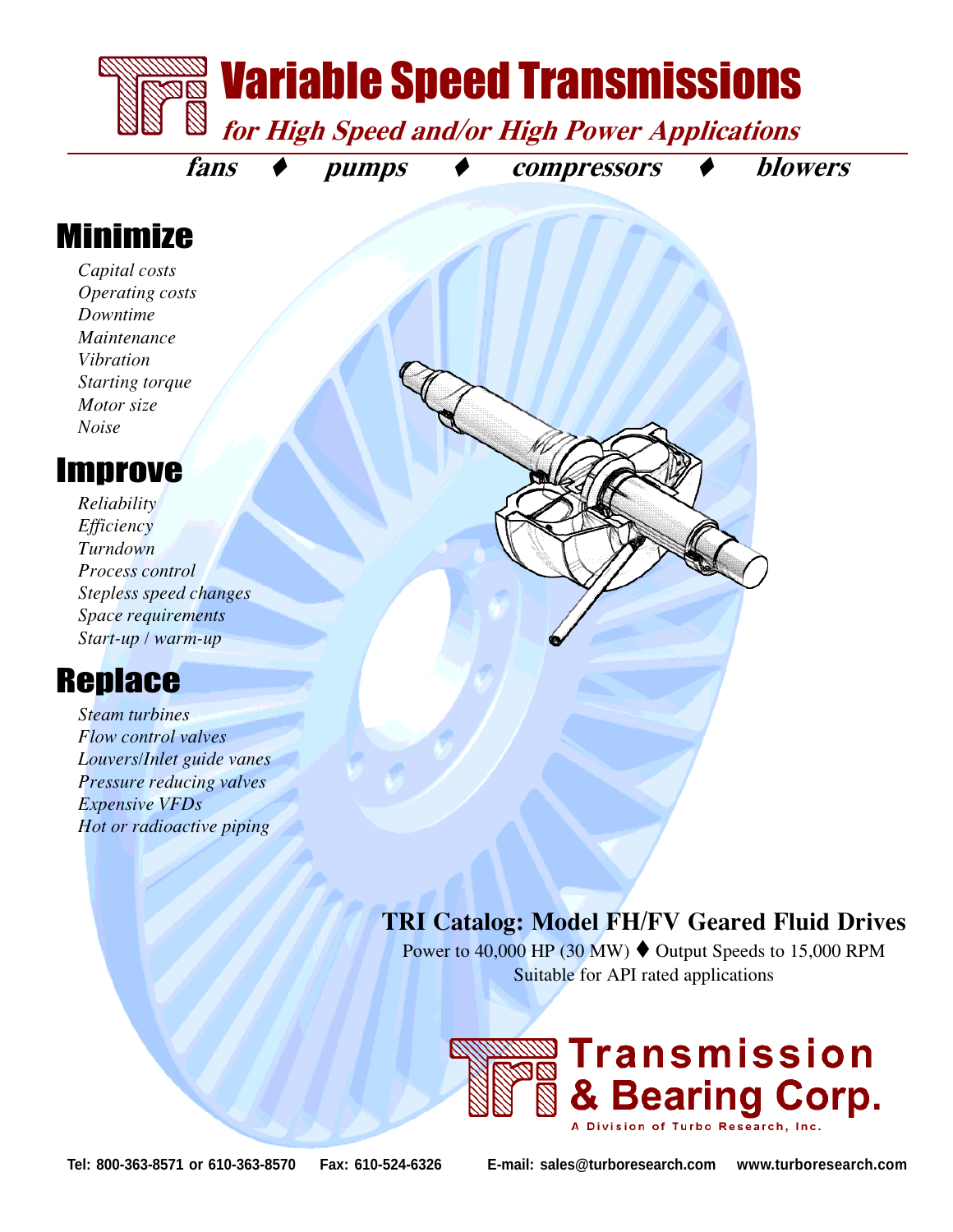

# Model FH/FV Fluid Drives Arrangements



 $\blacksquare$  Speed increasing or speed reducing gear ratios of 6 to 1 accomplished in a single pinion/gear assembly.

■ Stable bearing designs, either elliptical, pressure dam, or tilting pad are available.

 $\blacksquare$  For maximum reliability and a minimal physical size, external oil reservoirs, pumps, and conditioning systems are preferred. TRI patent 5,315,825 covers certain oil system features. (internal pumps are available upon request)

■ Overload protection is accomplished by temperature switches and active controls to provide rapid alarm, tripping, and restart capability without maintenance on the fluid drive.

■ A range of temperature and vibration instrumentation is available, selected and installed to suit customer's requirements.

 $\blacksquare$  For high power and high turndown speed ratio conditions, heavy duty TRI impeller and runners are used. These indefinite life impellers are manufactured via a CNC process from alloy steel forgings per TRI patent 5,311,811. They feature a monolithic integral reinforcing ring between the vanes.

 $\blacksquare$  Speed turndown ratios of 5 to 1 are typical.

 $\blacksquare$  For ultra high speed applications, a second gear set is used on the input side. Efficiency is reduced by 1.8%.

**TRI Fluid Drives are the most efficient and simplest designs available today for providing variable speed power. TRI will design and optimize each unit to meet the specific needs of the application.**

#### Testing Per API

The TRI Geared Fluid Drived can be tested to full speed or partial load conditions in the LUFKIN Test Facility. Complete test records to meet API requirements are available.

## High Performance/API Gearing

LUFKIN gearing is incorporated into TRI fluid drives. LUFKIN specializes in high speed, high performance gearing via state-of-the-art technology. LUFKIN's extensive application list includes over 800 API rated installations.

**Tel: 800-363-8571 or 610-363-8570 Fax: 610-524-6326 E-mail: sales@turboresearch.com www.turboresearch.com**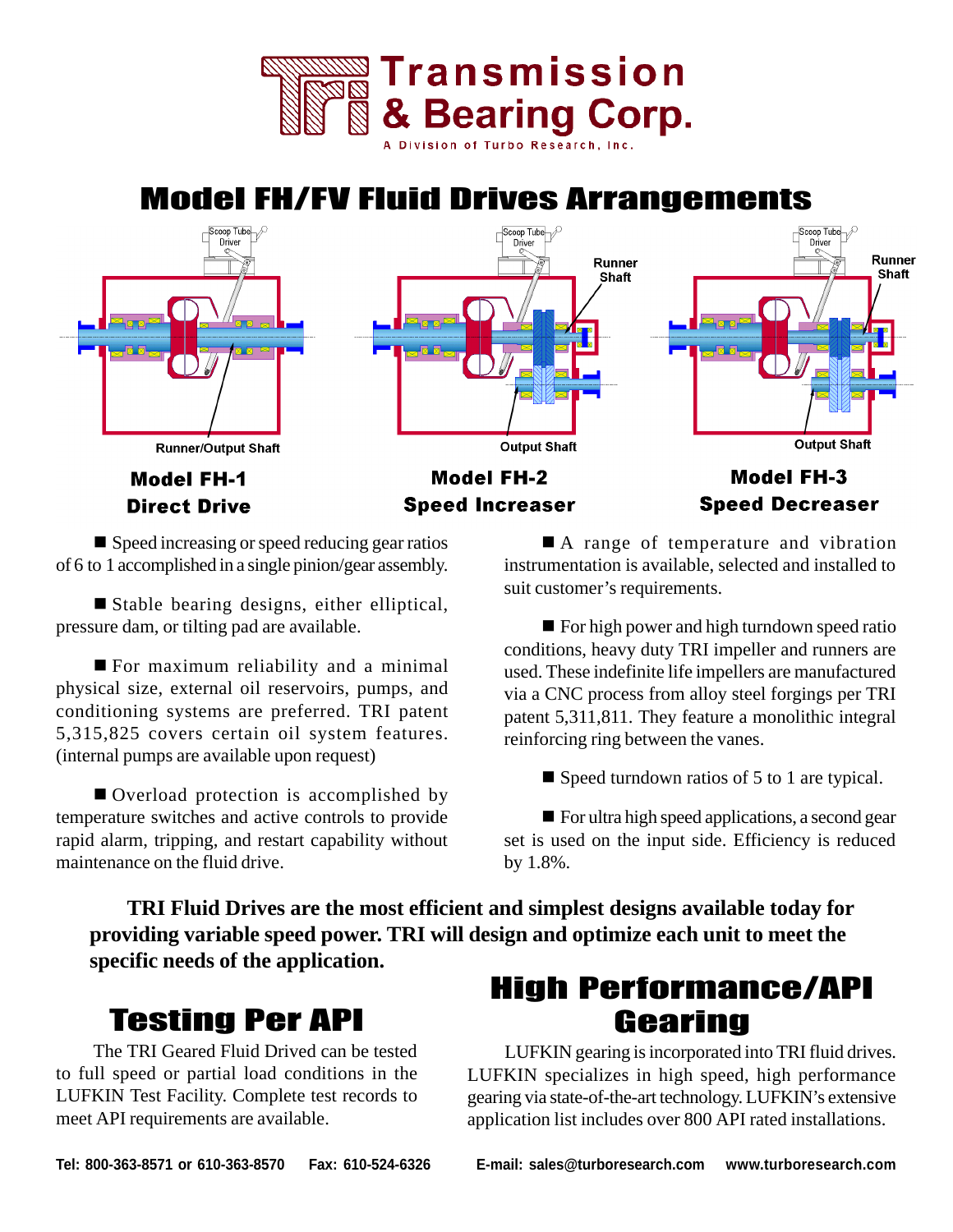

# Variable Speed Fluid Drives Improve Power Efficiency

**Comparison of electrical power consumed by induction motors driving the same fan/pump/compressor with and without a variable speed fluid drive.**



**Example 1**. A standard motor is directly coupled to a pump, both rotating together at constant speed. A discharge pressure control valve (PCV) is used to control downstream pressure or flow. In this case, substantial power is consumed by throttling losses of the flow through the PCV.

- P<sub>pcy</sub>: Electric power to a motor, flow controlled by a dis**charge flow control valve**
- **P<sub>LV</sub>: Electric power to a motor, flow controlled by louvers or inlet guide vanes**
- **P<sub>se</sub>: Electric power to a motor, flow controlled by a TRI single element (standard) fluid drive transmission**
- **P<sub>pe</sub>: Electric power to a motor, flow controlled by a TRI dual element (high efficiency) fluid drive transmission**
- **Power saved using a single element fluid drive**
- **Additional power saved using a dual element fluid drive**

**Example 2.** A standard motor is driving a fluid drive transmission, which drives the pump from Example 1 at variable speed with *no* discharge PCV. Varying the speed of the pump varies the downstream pressure/flow. In this case, because there is no PCV, there are no throttling losses.

Clearly, the electrical power consumed by the motor for the pump with PCV is much higher than when a fluid drive transmission is used. There are some losses in the fluid drive transmission, but these are small compared to the throttling losses across a discharge pressure control valve.

#### **The difference between the two power consumption lines represents the power saved by using a fluid drive transmission – typically above 30% of the motor nameplate rating. Additional savings result from the use of a smaller motor.**

TRI offers high-efficiency fluid drive transmissions that reduce the power consumed over most of the operating range. As shown here, the high efficiency point occurs at 83% of the maximum flow, which is the normal operating point for the process represented here.

> **TRI's application base includes over 400,000 hp of installed variable speed fluid drives with fleet reliability in excess of 99.5%**